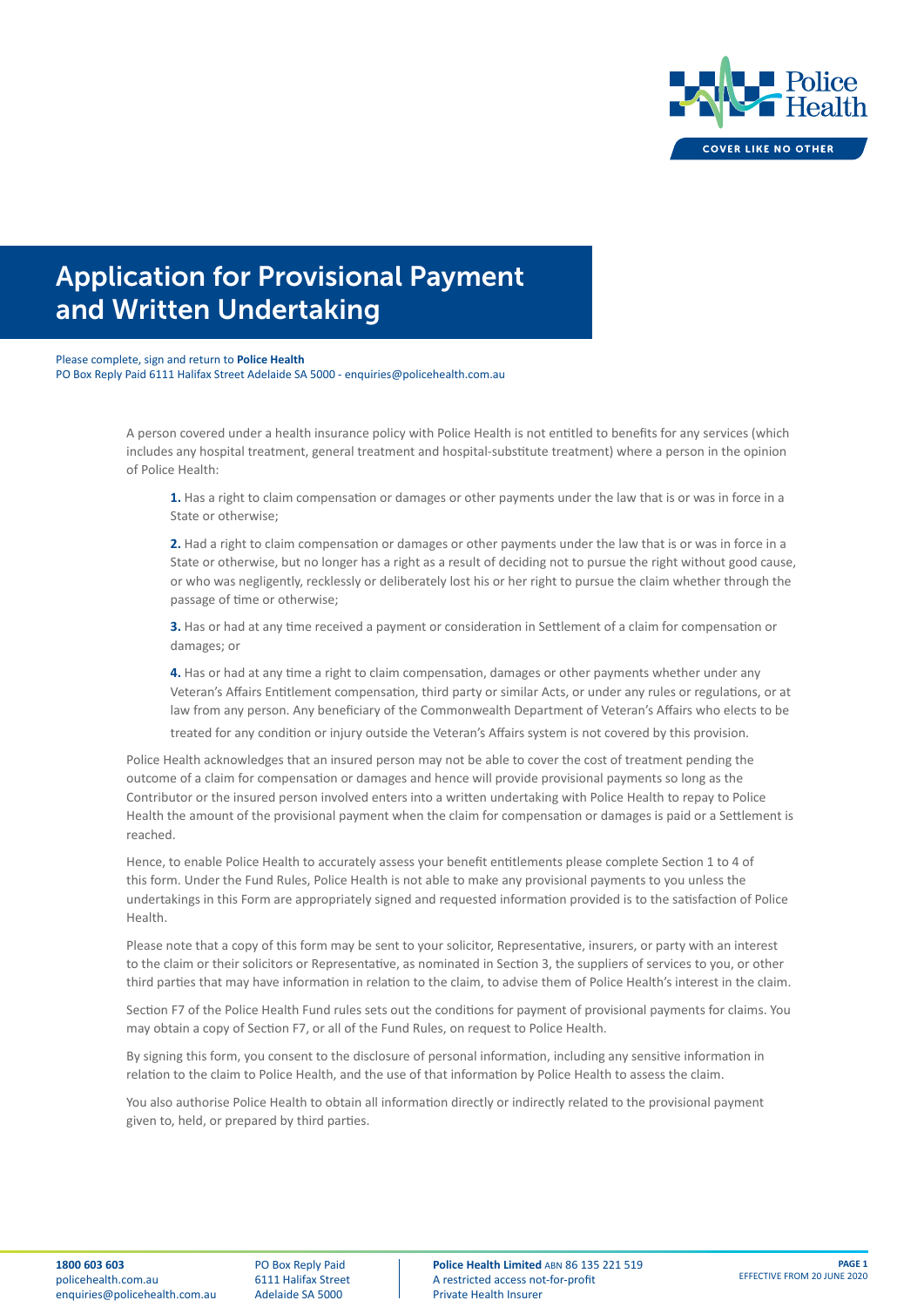

**COVER LIKE NO OTHER** 

| $\mathbf{1}$   |                                       | Applicant Details - Insured person involved or if appropriate the Contributor                                                                                                |      |                    | <b>MEMBERSHIP NUMBER</b> |            |                |  |
|----------------|---------------------------------------|------------------------------------------------------------------------------------------------------------------------------------------------------------------------------|------|--------------------|--------------------------|------------|----------------|--|
| Surname        |                                       |                                                                                                                                                                              |      | <b>Given Names</b> |                          |            |                |  |
|                | Postal Address                        |                                                                                                                                                                              |      |                    |                          | Postcode   |                |  |
| Telephone:     | Home                                  |                                                                                                                                                                              | Work | Mobile             |                          |            |                |  |
| Email          |                                       |                                                                                                                                                                              |      |                    |                          | <b>DOB</b> |                |  |
|                |                                       |                                                                                                                                                                              |      |                    |                          |            |                |  |
|                |                                       | Details of Insured person making claim if different to applicant                                                                                                             |      |                    |                          |            |                |  |
| Name           |                                       |                                                                                                                                                                              |      |                    |                          |            |                |  |
| Address        |                                       |                                                                                                                                                                              |      |                    |                          |            |                |  |
|                |                                       |                                                                                                                                                                              |      |                    |                          |            |                |  |
| $\overline{2}$ |                                       | Details of Accident / Incident / Circumstance                                                                                                                                |      |                    |                          |            |                |  |
|                |                                       | Was the disease, injury or condition caused during:                                                                                                                          |      |                    |                          |            |                |  |
|                | Employment or professional duties     |                                                                                                                                                                              |      |                    |                          | <b>YES</b> | <b>NO</b>      |  |
|                | A transport or motor vehicle incident |                                                                                                                                                                              |      |                    |                          | <b>YES</b> | <b>NO</b>      |  |
|                | A sporting event/activity             |                                                                                                                                                                              |      |                    |                          | <b>YES</b> | <b>NO</b>      |  |
|                |                                       | Any other circumstance where someone else was at fault, which may or otherwise result<br>in a compensation claim (eg:. professional indemnity or public liability insurance) |      |                    |                          | <b>YES</b> | N <sub>O</sub> |  |
|                |                                       | Is the injury/illness related to potential exposure to harmful dust?                                                                                                         |      |                    |                          | YES        | <b>NO</b>      |  |
|                |                                       | If yes, did the injured person ever live or work in NSW?                                                                                                                     |      |                    |                          | <b>YES</b> | <b>NO</b>      |  |
|                | Date or period of incident            |                                                                                                                                                                              |      | Time               |                          |            |                |  |
| Location       |                                       |                                                                                                                                                                              |      |                    |                          |            |                |  |
|                |                                       | Describe how the accident/incident/circumstance occurred:                                                                                                                    |      |                    |                          |            |                |  |

Who else was involved in the accident/incident/circumstance?

Describe how the injuries were sustained or the condition arose to yourself (or injured person):

PO Box Reply Paid 6111 Halifax Street Adelaide SA 5000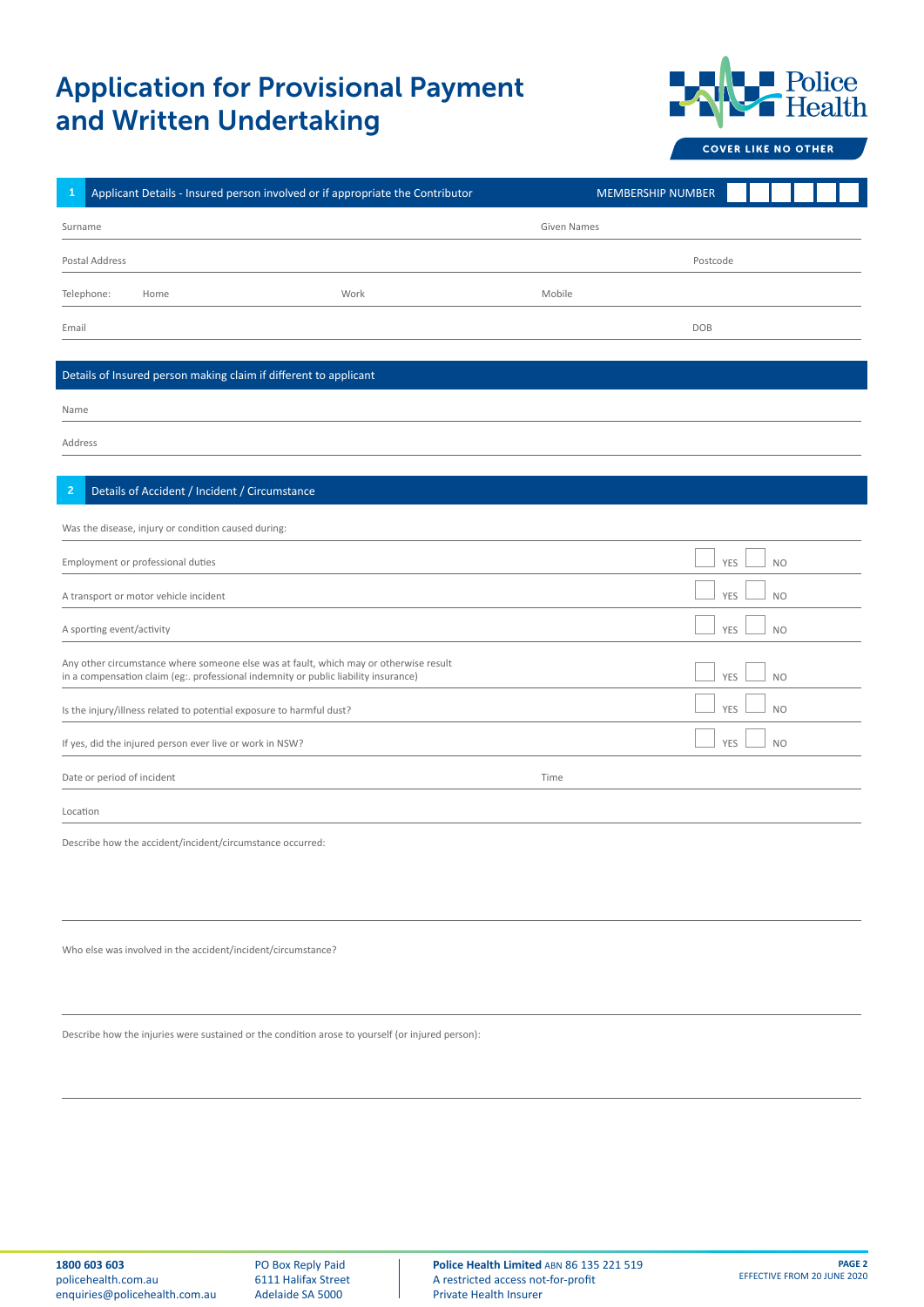

| <b>Public Liability Damage</b>                                                                                                                                                                                                                                                                                                                             |
|------------------------------------------------------------------------------------------------------------------------------------------------------------------------------------------------------------------------------------------------------------------------------------------------------------------------------------------------------------|
| Was the accident/incident/circumstance caused by an act of omission of another person, or on or by property of another person?<br><b>YES</b><br>N <sub>O</sub>                                                                                                                                                                                             |
| If Yes, please provide the name and address of the other party:<br>Name                                                                                                                                                                                                                                                                                    |
| Address                                                                                                                                                                                                                                                                                                                                                    |
|                                                                                                                                                                                                                                                                                                                                                            |
| Status of Claim and Authority to Exchange Information<br>3                                                                                                                                                                                                                                                                                                 |
| Do you (or the insured person) have a right, or possible right, to claim compensation or damages from any persons or organisation<br>in respect of payment for hospital, medical and/or other health services?<br>YES<br>N <sub>O</sub>                                                                                                                    |
| If Yes, please complete/provide details of the party subject to the claim (eg: Worksafe, your employer, Police Department, Motor Accident Commission, Accident Insurer, Travel<br>Insurance):                                                                                                                                                              |
| Name                                                                                                                                                                                                                                                                                                                                                       |
| Address                                                                                                                                                                                                                                                                                                                                                    |
| Mobile<br>Email                                                                                                                                                                                                                                                                                                                                            |
| Have you (or insured person) made a claim for compensation or damages?<br><b>YES</b><br>N <sub>O</sub>                                                                                                                                                                                                                                                     |
| If you have answered Yes, please provide the following information:                                                                                                                                                                                                                                                                                        |
| Insurer/Statutory Body                                                                                                                                                                                                                                                                                                                                     |
| Claim Number                                                                                                                                                                                                                                                                                                                                               |
| Case Manager Details:<br>Name                                                                                                                                                                                                                                                                                                                              |
| Contact Details (phone and email)                                                                                                                                                                                                                                                                                                                          |
| Date Claim Lodged                                                                                                                                                                                                                                                                                                                                          |
| If you have answered No, or not made a claim, please give reason(s) why:                                                                                                                                                                                                                                                                                   |
|                                                                                                                                                                                                                                                                                                                                                            |
|                                                                                                                                                                                                                                                                                                                                                            |
| If circumstances change, such as a right to claim for compensation or damages arising whether or not you have made a claim for compensation or damages, you must advise Police<br>Health.                                                                                                                                                                  |
| If you have withdrawn or decided not to continue with or subsequently withdraw or decide not to continue with your claim for compensation or damages please attach or provide a<br>letter from your solicitor or other party acting on your behalf, setting out the reason for advising against legal action or reasons for not continuing with the claim. |
| Do you have a solicitor, law firm or any other party acting on your behalf ('Representative') for such a claim?<br><b>NO</b><br>YES                                                                                                                                                                                                                        |
| If Yes, please supply details of your Representative and note the authorisation that you will be regarding the sharing of information and re-payment of provisional payments when<br>completing Section 4 and 5 of this form - Authorisation and Undertaking, Declaration and Signature (next page).                                                       |
| Name                                                                                                                                                                                                                                                                                                                                                       |

Address

Email Phone Number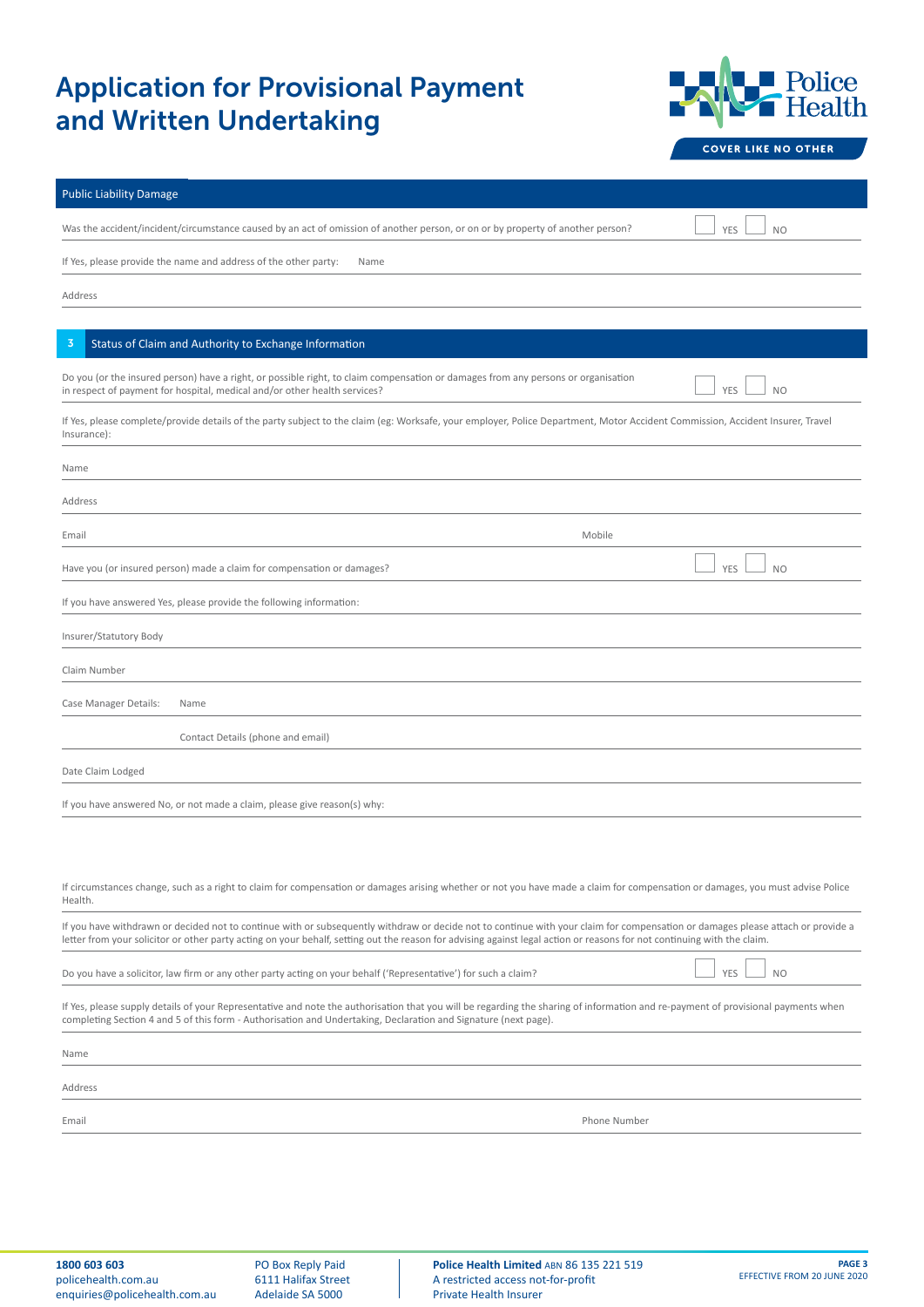

#### 4 Authorisation and Undertaking

I **authorise** Police Health to contact and release any information, including any sensitive information to any hospital, medical or other provider, and I **authorise** any hospital, medical or other provider to release any information, including sensitive information to Police Health, to assist Police Health to establish eligibility to benefits and/or assess services for which provisional payments may or have been made.

I authorise Police Health to release claims history information, including sensitive information to my Representative, other parties, insurers to facilitate the reimbursement of benefits paid.

I **apply** for a provisional payment of benefits pending the outcome of my claim for compensation or damages and provide the following undertaking:

- I will comply with all relevant Fund Rules at all times including continuing to provide complete and accurate information.
- I will immediately notify Police Health if there is any reason to suspect that a claim is subject to a claim of compensation or damages, whether or not the benefits have been received in respect of the event giving rise to those circumstances.
- I will, in good faith take all reasonable steps before pursuing the claim and will not negligently, recklessly or deliberately lose the right to pursue the claim whether through the passage of time or otherwise or cease to pursue the claim without due cause.
- I will keep Police Health informed at an interval of not greater than six (6) months, in writing, on the progress towards the resolution of the claim.
- I will inform Police Health within 7 days of any change in Contributor or dependent details.
- I will obtain advice, from Police Health prior to resolution of the claim and payment of any compensation or damages ("Settlement"), by agreement, or order, or determination of any court or tribunal regarding the amount of provisional payment refundable to Police Health and ensure that any Settlement terms incorporate Police Health's interest in the Settlement.
- I will contact Police Health the day that the claim for compensation or damages is Settled.
- I will ensure Settlement terms incorporate a provision to the effect that Police Health may have access to the Settlement terms and provide to Police Health a copy of or, provide access to Police Health to, any Settlement terms.
- I will either personally or through my solicitor, or Representative handling my claim notify and repay Police Health within 14 days from the time compensation or damages is paid or a Settlement reached, the amount of any provisional payments made.
- I will ensure that any provisional payments made by Police Health are included in any claim for compensation or damages.
- I acknowledge that where compensation or damages are received in Settlement, Police Health does not have an obligation to pay any further benefits in relation to that claim, but may do so in justifiable circumstances and at the absolute discretion of Police Health.
- I acknowledge that where the Settlement allows for future costs of health services, Police Health will not pay further benefits until those future costs have been demonstrably incurred. Where the Settlement establishes expected future treatment and, in the opinion of Police Health, the Settlement amount does not allow for future costs or the amount for future costs is considered by Police Health to be inadequate to undertake the expected future treatment (including where future costs are not sought or an inadequate amount is pursued), Police Health will not pay any benefits towards those treatments.

#### **I irrevocably authorise and direct** my solicitor (or other Representatives) to:

- Provide and disclose to Police Health such information, including personal and sensitive information, as Police Health may request in relation to the disease, injury or condition, or health services for the disease, injury or condition, including details of any claim, action or proceeding for compensation, damages or other payments, and any payments made, or to be made, and any Settlement, or proposed Settlement for, any claim, action or proceeding,
- Repay to Police Health from any moneys received or payable for or by way of any Settlement for or in relation to the disease, injury or condition, the amount of any provisional payments made by Police Health for health services, and
- Where the amount calculated above is contested between me and Police Health, to hold such funds in trust until such time that the dispute is resolved or Police Health provides written authority to release all or part of this amount to me.

I agree that a photocopy of this Authority will be evidence of this Authority, and may be relied on by any person without sighting or receiving an original signed copy of this Authority.

### Declaration and Signature

### I **declare** that I:

- Can make this application and give the authorisations and undertakings in this form and that the information provided in all sections of this form is true and correct.
- Have read and understand, and have voluntarily signed this Authorisation and Declaration, and
- If I am not the Claimant, I am a guardian or attorney for the Claimant, or I am otherwise authorised or empowered for and on behalf of the Claimant to sign.

| Full name of Signatory |      |  |
|------------------------|------|--|
|                        |      |  |
| Signed                 | Date |  |
|                        |      |  |
| Full name of Witness   |      |  |
|                        |      |  |
| Signed                 | Date |  |
|                        |      |  |